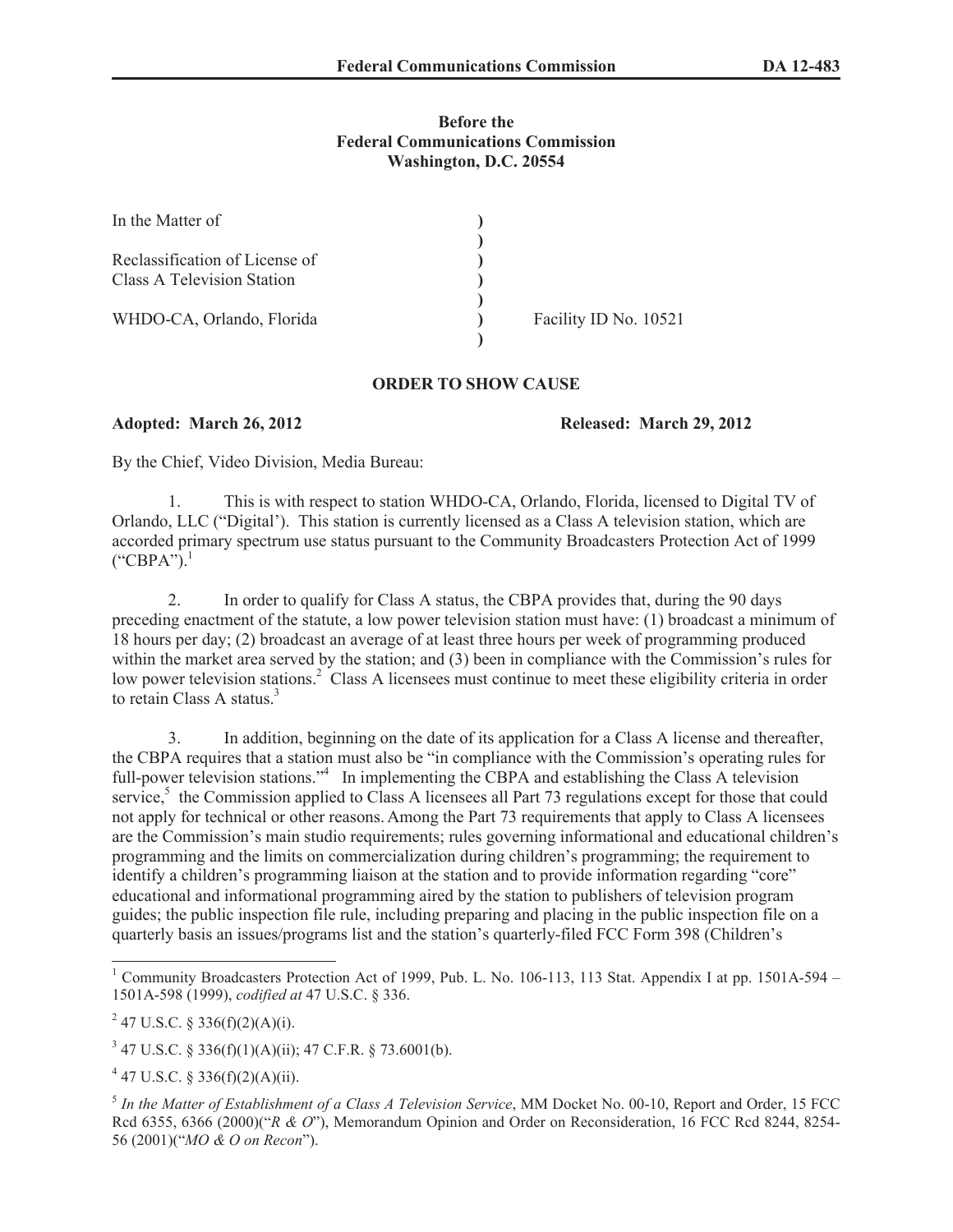Television Programming Report); the political programming rules; station identification requirements; and the Emergency Alert System (EAS) rules.<sup>6</sup>

4. Class A television licensees are also subject to the regulations regarding fines and penalties applicable to full power television stations, and are subject to loss of Class A status if they fail to meet these ongoing program service and operating requirements.<sup>7</sup> In addition, as the Commission explained in the *Class A Memorandum Opinion and Order on Reconsideration*:

Although Class A licensees will not be subject to loss of license for failure to continue to comply with the eligibility requirements in section  $(f)(2)(A)$  of the CPBA [including that they be in compliance with the Commission's rules for full-power stations after they file for a Class A license], they are subject to loss of Class A status if they fail to meet these ongoing obligations. . . . We [have] also adopted a rule stating that "Licensees unable to continue to meet the minimum operating requirements for Class A television stations . . . shall promptly notify the Commission in writing, and request a change in status [to low power].<sup>58</sup>

5. Section 316(a) of the Communications Act, as amended, permits the Commission to modify an authorization if such action is in the public interest.<sup>9</sup> Further, pursuant to Section 316(a), we are required to notify the affected station of the proposed action, as well as the public interest reasons for the action, and to afford the licensee at least 30 days to respond. This procedure is set forth in Section 1.87 of the Commission's Rules.<sup>10</sup>

6. Commission records show that station WHDO-CA went silent on September 17, 2010. In its request for silent authority, Digital stated that it intended to file a minor modification application to relocate and upgrade the station's facilities and that "suspending operations in the meantime will preserve the licensee's resources and facilitate the removal and relocation of the station's equipment once the necessary authorization is received."<sup>11</sup> Digital, however, did not file a modification application over the following 12 months. WHDO-CA purportedly resumed operations on September 13, 2011, shortly before the station's license would automatically expire pursuant to Section 312(g) of the Communications Act of 1934, as amended,<sup>12</sup> but then went silent on September 21, 2011, repeating the same justification set forth in the previous STA request.<sup>13</sup> Thus, during the past 18 months, WHDO-CA has been on the air for one week. In addition, given WHDO-CA's operating schedule during this time, it is highly unlikely that Digital adequately maintained a main studio consistent with out rules.

7. We conclude that under these circumstances, Digital should have notified the Commission of its inability to meet the ongoing Class A eligibility requirements and requested a change

8 *Id.*

 $9$  47 U.S.C. § 316(a).

<sup>10</sup> 47 C.F.R. § 1.87.

<sup>11</sup> File No. BLSTA-20100917AAS.

<sup>12</sup> 47 U.S.C. § 312(g). This section of the Act provides, in pertinent part, that "If a broadcasting station fails to transmit broadcast signals for any consecutive 12-month period, then the station license granted for the operation of that broadcast station expires at the end of the period, notwithstanding any provision, term, or condition of the license to the contrary . . .."

<sup>13</sup> File No. BLSTA-20110922AAU. Digital did not file an application to relocate the station until March 19, 2012. File No. BDFCDTA-20120319ADV.

<sup>6</sup> *R & O*, 15 FCC Rcd at 6366.

<sup>7</sup> *MO & O on Recon*, 16 FCC Rcd at 8257.